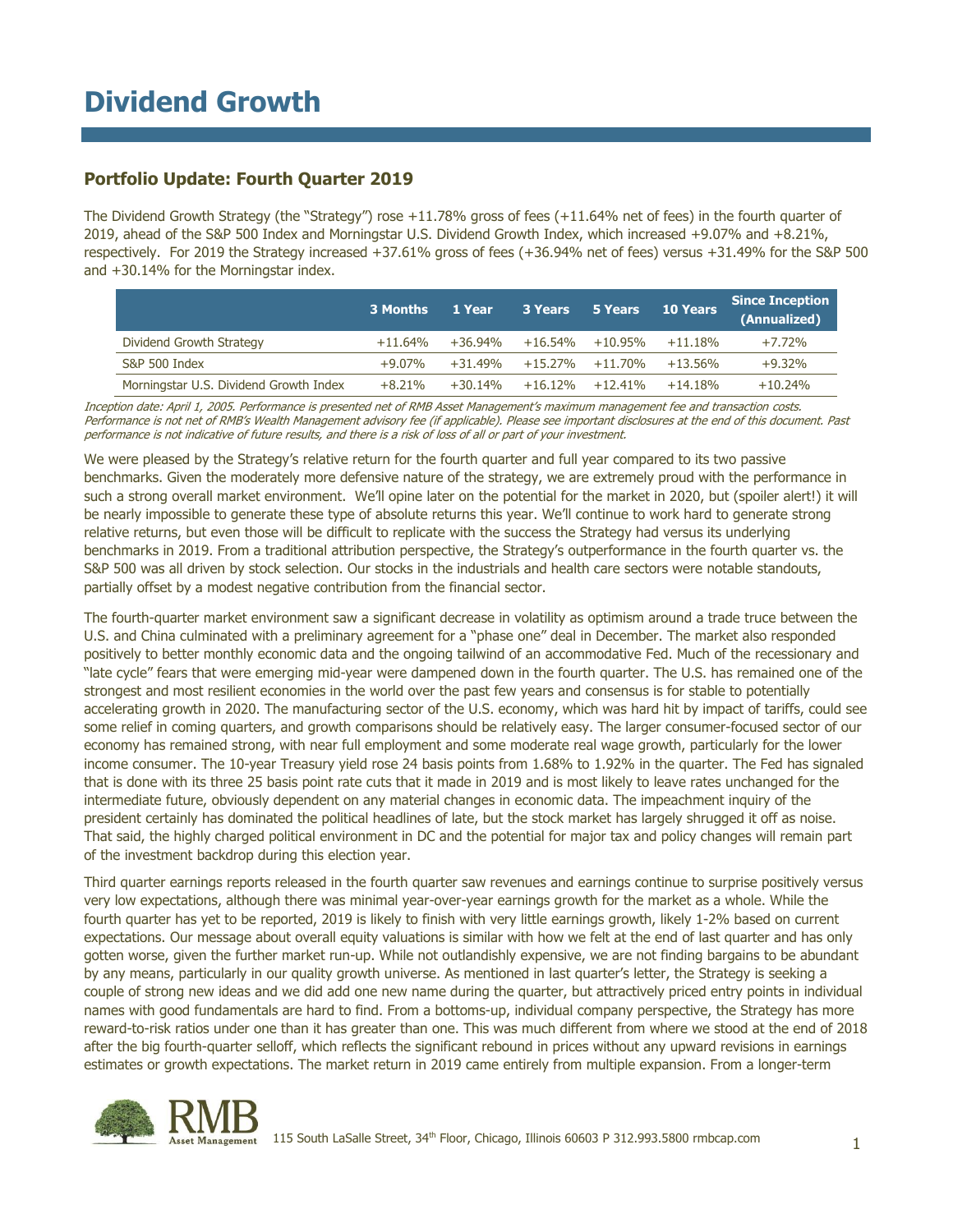# **Dividend Growth**

perspective, even though the risk of a recession in the near-term has likely diminished, we must be cognizant of the fact that we are likely in the late innings of a historically long positive economic cycle. With trade concerns diminishing and an accommodative interest rate environment, it's certainly possible that the macro-economic ballgame could easily continue into extra innings. As always, macro market predictions are very difficult to make, and we remain focused on opportunistic, bottoms-up stock selection, continuing to manage a concentrated, yet diversified, portfolio of high-quality individual companies that can grow their earnings and dividends for years into the future. No matter what happens with the current market cycle, we strongly believe the strategy positions us to outperform over the long run without taking undo risk.

#### **Contributors and Detractors**

The table to the right shows the Strategy's largest contributors and detractors to performance ranked by basis-point contribution. United Health Group Inc., a leading health care insurance and prescription benefits manager, was the largest contributor to performance in the quarter. The stock rebounded substantially after underperforming in the first three quarters of the year, as the market began to discount a lower probability of "Medicare for All" ever becoming law. As we wrote in last quarter's letter, we thought the probability of this was quite low and used the third quarter weakness to add modestly to our position. United was also buoyed by a strong third quarter earnings report and solid outlook for 2020. We continue to like United's long-term prospects, and have the position sized toward the top end of the Strategy. Apple Inc., a company that needs no introduction, had a blistering quarter and full year for that matter. The stock has performed exceptionally well, as iPhone sales have proven to be more resilient than expected and the stock is increasingly looking forward to the potential for a substantial replacement cycle when the 5G enabled iPhone becomes available later this year. Services and wearables also continue to show excellent growth for Apple, helping lower their reliance on traditional hardware. While we remain positive on Apple's long-term fundamentals and business model, we think the valuation on the stock has gotten a bit extended, and may lower the position size a bit on further strength.

On the negative side of the performance ledger, we had a few names whose prices underperformed the market in the quarter, adversely affecting the Strategy's overall return. Financial futures exchange giant CME Group Inc. was the largest detractor for the Strategy. Trading volumes were weak in the quarter, given lower volatility in many of the underlying asset classes that CME provides trading in. The stock tends

#### **Dividend Growth**

**FOURTH QUARTER 2019 CONTRIBUTION REPORT** Ranked by Basis Point Contribution

|                          | <b>Basis Point</b><br><b>Contribution</b> | Return    |
|--------------------------|-------------------------------------------|-----------|
| <b>Top Contributors</b>  |                                           |           |
| United Health Group Inc. | $+147$                                    | $+35.80%$ |
| Apple Inc.               | $+130$                                    | $+31.50%$ |
| Amgen Inc.               | $+102$                                    | $+25.40%$ |
| Morgan Stanley           | $+92$                                     | $+20.71%$ |
| Microsoft Corp.          | $+82$                                     | $+13.82%$ |
| <b>Bottom Detractors</b> |                                           |           |
| CME Group Inc.           | $-16$                                     | $-3.49%$  |
| Starbucks Corp.          | $-4$                                      | $-0.08%$  |
| Chevron Corp.            | $+6$                                      | $+2.61%$  |
| Diageo PLC               | $+14$                                     | $+4.32%$  |
| American Tower Corp.     | $+22$                                     | $+4.39%$  |

Past performance is not indicative of future results, and there is a risk of loss of all or part of your investment. The above does not represent all holdings in the Strategy. To obtain a copy of RMB's calculation methodology and a list of all holdings with contribution analysis, please contact your service team. The data provided is supplemental. Please see important disclosures at the end of this document.

to outperform during times of market crisis and underperform during periods of calm, almost serving as a bit of a hedge to overall market conditions in the Strategy. While the stock's valuation is toward the higher end of its long-term range, CME is one of the best free cash flow producing business models we've ever encountered and we continue to like it as a long-term, evergreen holding. Starbucks Corp. was essentially flat in the fourth quarter, underperforming a strong market. Despite reporting a solid fiscal fourth quarter, the stock consolidated some of its recent gains. We think Starbucks has consistent, long-term, double-digit earnings growth potential with a steadily growing dividend, and have the position sized in the middle third of the Strategy.

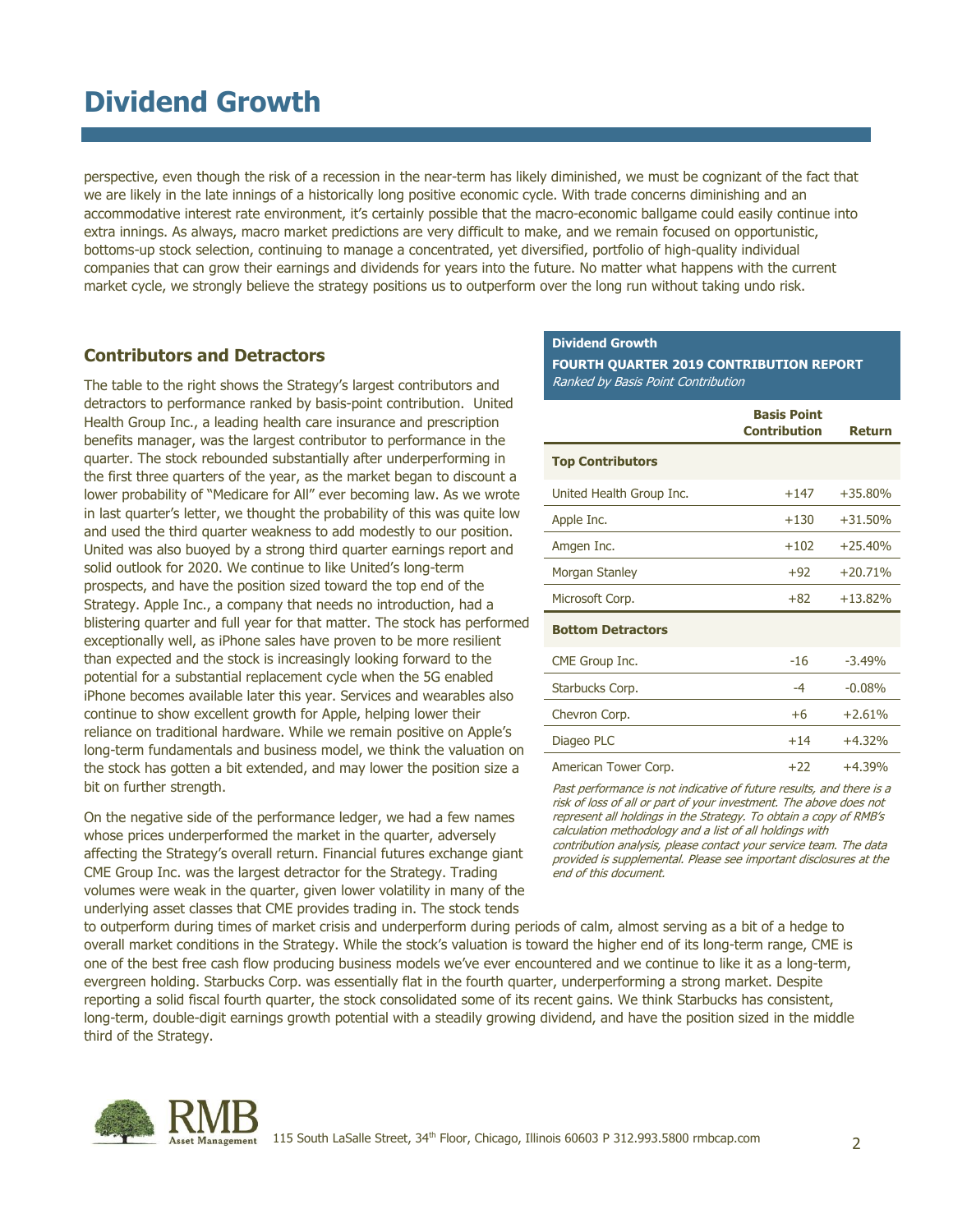### **Portfolio Activity**

During the fourth quarter, the Strategy purchased one new name, Cerner Corp., and exited its position in TE Connectivity Ltd. We like Cerner for several company-specific reasons, but also liked the benefit to the overall Strategy of increasing our Health Care weighting and lowering our macroeconomic cyclical exposure. Kansas City, MO-based Cerner is a leading supplier of health care information technology solutions and tech-enabled services that support the clinical, financial and operational needs of health care organizations of all sizes. Best known for its electronic health record (EHR) software, Cerner has systems in more than 27,500 facilities worldwide, including hospitals, physician practices, laboratories, ambulatory centers, behavioral health centers, cardiac facilities, radiology clinics, surgery centers, extended care facilities, retail pharmacies, and employer sites. Cerner has one principal competitor (Epic, privately held), and has built an enduring economic moat due to embedding its systems into its client's practices who, in turn, have high switching costs.

Our investment thesis in Cerner revolves around the following main tenets:

 Maturing business, but still has decent top line growth prospects **–** we believe Cerner's fastest growth days are behind it, as the Health Care IT software market has matured, but it's still targeting 6-9% revenue growth over the next four years.

**TOP 10 HOLDINGS AS OF 12/31/19**

| <b>Company</b>            | % of Assets |
|---------------------------|-------------|
| Microsoft Corp.           | 6.02%       |
| American Tower Corp.      | 5.67%       |
| Lowe's Companies Inc.     | 5.12%       |
| United Health Group Inc.  | 4.80%       |
| Apple Inc.                | 4.76%       |
| Raytheon Co.              | 4.65%       |
| Becton, Dickinson and Co. | 4.55%       |
| Microchip Technology Inc. | 4.47%       |
| Amgen Inc.                | 4.34%       |
| Union Pacific Corp.       | 4.33%       |

Holdings are subject to change. Strategy characteristics are intended to provide a general view of the entire portfolio, or Index, at a certain point in time. Characteristics are calculated using information obtained from various data sources. Past performance is not indicative of future results, and there is a risk of loss of all or part of your investment. The data provided is supplemental. Please see disclosures at the end of this document.

- New leadership with an activist "push" **–** Cerner had arguably gotten a little complacent over the last several years, but as part of the leadership transition from the former founder, a new CEO was brought in to lead the company in 2018. Combined with a push from a well-known activist investor, we believe positive agents of change are in place for a more optimal strategy and better capital allocation.
- Opportunity to expand margins over next few years **–** As part of the new leadership and activist campaign, Cerner has put in place a plan to expand its operating margins from 18.8% in 2018 to a target of 22.5% exiting 2020, with more potential upside in the years beyond.
- Net debt free balance sheet and sizeable capital return program **–** Cerner's balance sheet has almost no net leverage today. Combined with its healthy free cash flow, the balance sheet will allow Cerner to return substantial capital to shareholders. They've started with a \$1.5 billion share repurchase program  $(\sim 7\%$  of shares outstanding) and initiated a dividend for the first time. While the initial yield on the dividend is relatively low at 1.1%, it only represents a 23% payout ratio, and we believe the dividend should grow substantially in the years to come.
- Accelerating earnings per share growth at a reasonable valuation With moderate top line growth, expanding margins and a shrinking share count, we believe EPS growth should accelerate in the next few years. Despite all of these potential positives, the stock at our initial purchase price was not overly expensive, at 20x 2020 estimated earnings and 11x EBITDA, giving us an attractive risk-reward to start a position.

### **Outlook**

U.S. corporate earnings growth, which is the biggest long-term driver of stock prices, was quite anemic in 2019. Once earnings are tallied up with the fourth quarter reports, the S&P is likely to have only grown earnings 1-2% in 2019. The outlook appears better for this year, with current Wall Street consensus for 10% earnings growth in 2020, although bottomsup estimates are likely too high, with mid-single digit growth a more realistic number, in our opinion. It's not uncommon to see forward estimates be revised lower as individual companies give their annual outlooks with their year-end reports, an annual phenomenon that has occurred for the last several years. Given relatively easy comparisons, increased confidence in improving global economic growth, and lower probability of recession, 2020 could be a much better year for underlying

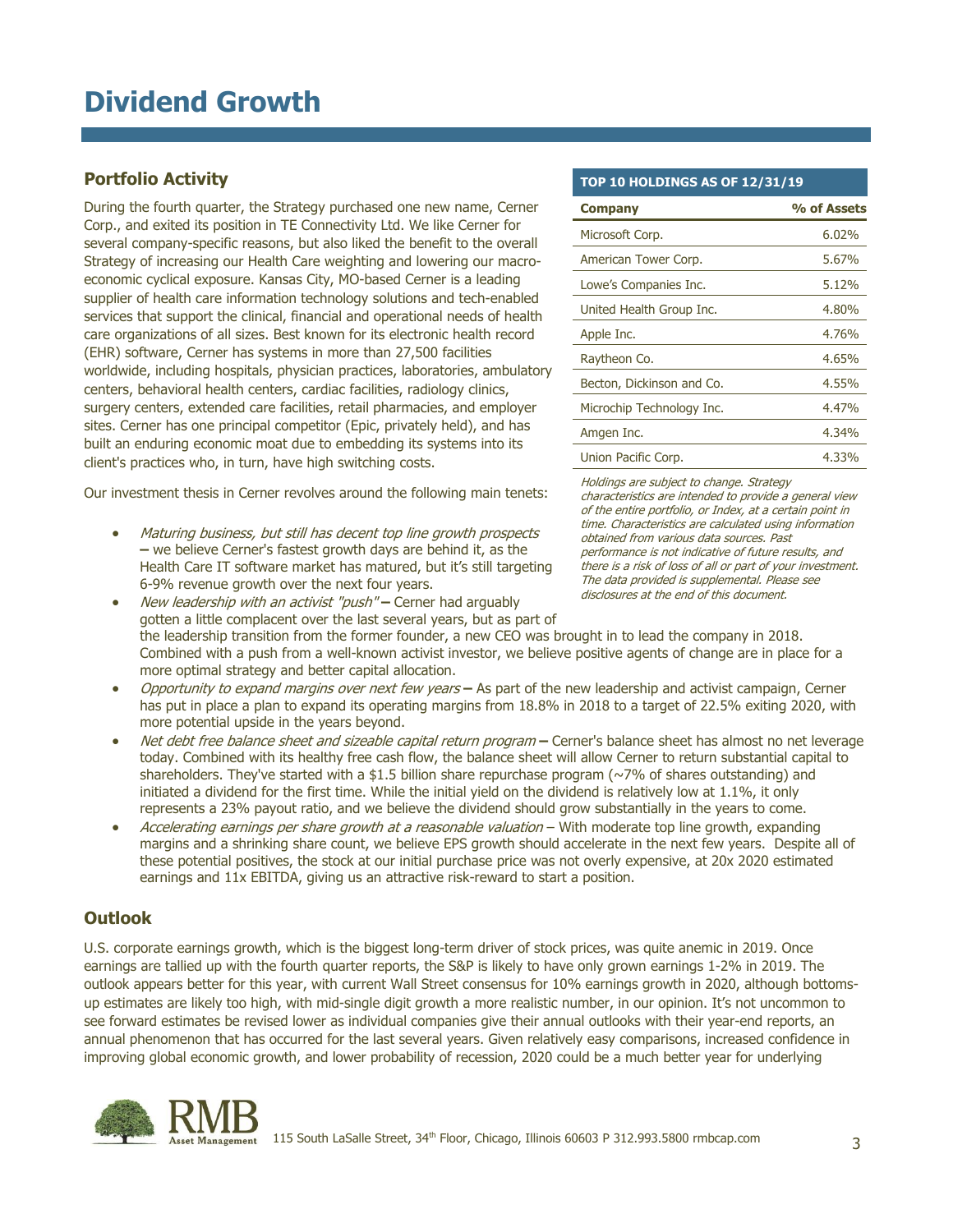# **Dividend Growth**

earnings growth. That said, we expect management teams to remain on the conservative side when setting forward expectations. The 31% market return this year was nearly all due to P/E multiple inflation, not from solid underlying earnings growth. With the market trading at 18.3x 2020 and 16.5x 2021 earnings estimates (which are probably still too high) versus a very long-term average around 16x, we still don't see a whole lot of margin of safety in valuations, considering we're likely late cycle, particularly if earnings growth doesn't pick up this year. This view is consistent with our bottoms-up view on individual companies, both within the Strategy and potential new ideas. It's difficult to find a lot of high quality growth businesses selling at reasonable valuations today. As always, while we may opine on our view of the overall market, we do not pretend to have any ability to predicting where the market is heading in the short or intermediate term. It is a very difficult, if not impossible, task to add value with market timing, and we certainly didn't foresee how strong the market would be in the fourth quarter. We continue to focus the Strategy's efforts on owning companies with what we believe to be good growth prospects, strong economic moats, underleveraged balance sheets, superior management teams, and an ability to grow dividends. These are companies we believe can compound value for shareholders for years into the future. The opportunities to find high-quality dividend growth companies selling at attractive valuations are becoming more abundant after the recent sell off, and we continue our "bottoms-up" search to optimize the Strategy. Our disciplined investment process focuses more on individual company fundamentals and less on the overall market.

Given this letter brings us not only to the end of the year, but also the end of the decade, we thought it might be worthwhile to reflect on what has transpired over the past 10 years. From the depths of despair in the Global Financial Crisis in 2008- 2009, the U.S. has had an amazing run of improving prosperity over the last decade. This decade long run isn't just seen in the historically long economic expansion (first post-war decade without a recession), and stock market returns (13.5% annualized) which, as wealth managers, tends to be our focus. There was an excellent short article in the December 17<sup>th</sup> edition of the Wall Street Journal entitled "The 2010's Have Been Amazing" that really put global accomplishments of the last decade in perspective. It's easy to get drawn into the daily media headlines that seem to be nothing but negative, but step back and take a longer point of view, and there is actually a lot of good news around the world to be reported that largely goes unnoticed because it changes so slowly. Worldwide declines in extreme poverty, improvements in human health and life expectancy, and progress on improving our environment were statistically global success stories in the last decade. There is reason to be optimistic that human ingenuity can continue to solve the major problems that it faces and life can get better from here. Heck, if the Chicago Cubs were able to win a World Series this decade, anything can happen! On this more optimistic note, we'd like to wish everyone a happy new year and a sincere thank you for the continued trust you place in us to manage your assets. If you have any questions, please do not hesitate to contact us.

Sincerely,

Told Molinsbach

Todd Griesbach Portfolio Manager

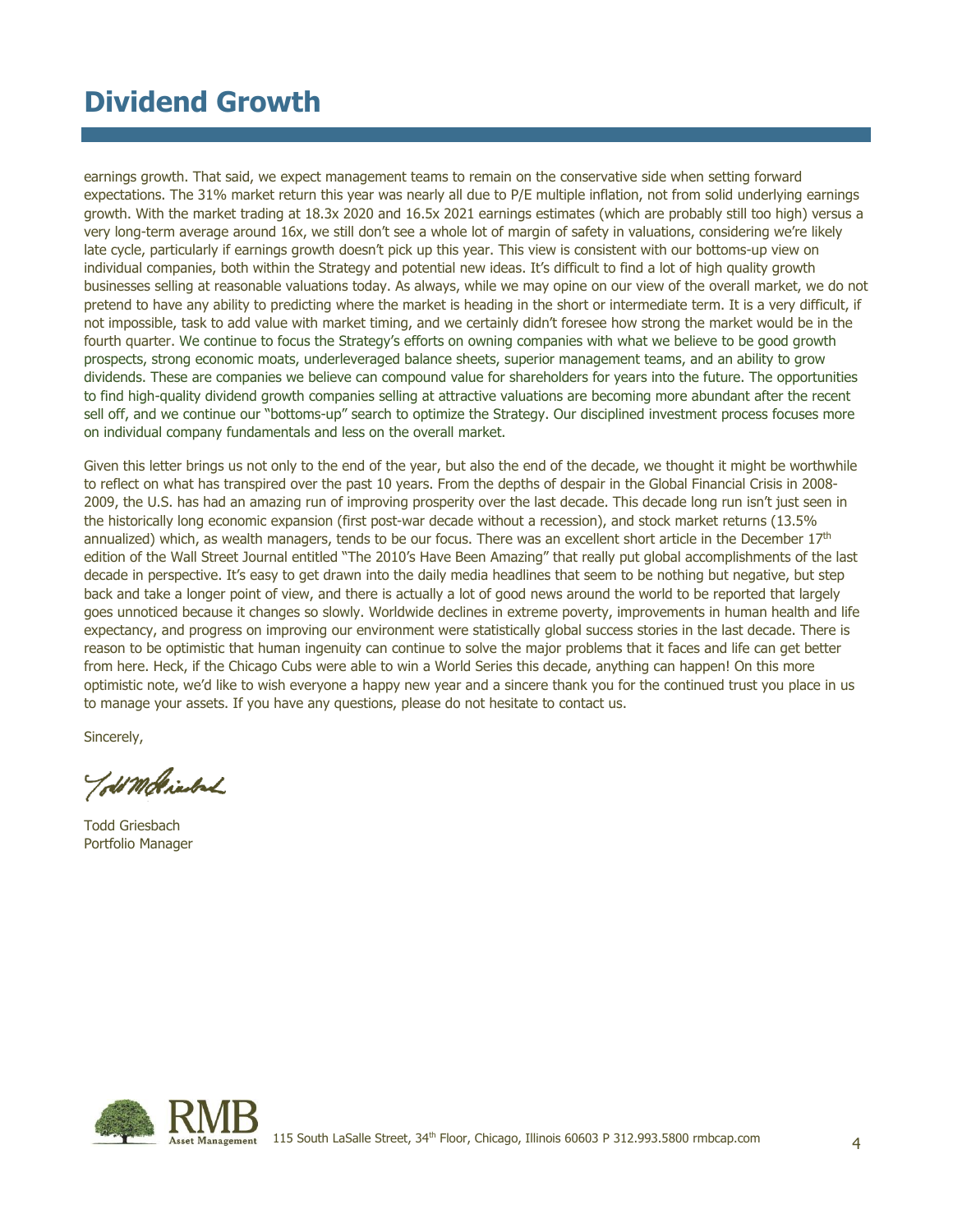#### **RMB Asset Management**

Dividend Growth Strategy // Annual Disclosure Presentation

**Organization** | RMB Capital Management, LLC ("RMB Capital") is an independent investment advisor registered with the Securities and Exchange Commission under the Investment Advisers Act of 1940 and was established in 2005. The GIPS firm is defined as RMB Asset Management ("RMB AM"), a division of RMB<br>Capital Management, LLC. Previously, the firm was defined as RMB Capita (GIPS®) and has prepared and presented this report in compliance with the GIPS standards. RMB AM has been independently verified for the period April 1, 2005 through December 31, 2018. Verification assesses whether: (1) the firm has complied with all the composite construction requirements of the GIPS standards on a firm-wide basis; and (2) the firm's policies and procedures are designed to calculate and present performance in compliance with the GIPS standards. Verification does not ensure the accuracy of any specific composite presentation. The Dividend Growth composite has been examined for the period of April 1, 2005 through December 31, 2015. The verification and performance examination reports are available upon request. RMB AM maintains a complete list and description of composites, which are also available upon request.

**Description** | The Dividend Growth Strategy reflects the performance of fully discretionary dividend growth accounts, which have an investment objective of long-term growth using a portfolio of primarily large-cap stocks and, for comparison purposes, is measured against the S&P 500 index. The Dividend Growth Composite was created on April 1, 2005 and includes all accounts that are managed in accordance with the Dividend Growth investment strategy. An account is included in the Composite on the first day of the first full month the account is under management. An account is removed from the Composite as of the last day of its last full month. Account performance is based on total assets in the account, including cash and cash equivalents. Results are based on fully discretionary accounts under management, including those accounts no longer managed by RMB. Valuations and returns are computed and stated in U.S. Dollars.

#### **ANNUAL PERFORMANCE RELATIVE TO STATED BENCHMARK**

|             |                                                       |             | <b>Composite Assets</b>     |                                   | <b>Annual Performance Results</b> |                           |                                     |                                       |                               |                             |
|-------------|-------------------------------------------------------|-------------|-----------------------------|-----------------------------------|-----------------------------------|---------------------------|-------------------------------------|---------------------------------------|-------------------------------|-----------------------------|
| Year<br>End | <b>Total Firm</b><br>Assets as<br>of 12/31<br>$(\$M)$ | $USD$ (\$M) | # of<br>Accounts<br>Managed | Composite<br>Gross-of-Fees<br>(%) | Composite<br>Net-of-Fees<br>(%)   | <b>S&amp;P 500</b><br>(%) | Composite<br>3-YR ST DEV<br>$(%)^*$ | S&P 500 3-<br><b>YR ST DEV</b><br>(%) | % Non-Fee<br>Paying<br>Assets | Composite<br>Dispersion (%) |
| 2018        | 4,196.9                                               | 204.2       | 474                         | $-2.11$                           | $-2.58$                           | $-4.38$                   | 10.91                               | 10.80                                 | 0.07                          | 0.36                        |
| 2017        | 3,610.6                                               | 219.4       | 507                         | 19.21                             | 18.64                             | 21.83                     | 10.11                               | 9.92                                  | 0.07                          | 0.40                        |
| 2016        | 3,047.5                                               | 204.6       | 516                         | 14.77                             | 14.21                             | 11.96                     | 10.95                               | 10.59                                 | 0.06                          | 0.41                        |
| 2015        | 3,706.0                                               | 215.8       | 571                         | $-6.54$                           | $-6.99$                           | 1.38                      | 10.47                               | 10.47                                 | 0.05                          | 0.40                        |
| 2014        | 3,312.9                                               | 260.4       | 640                         | 12.48                             | 11.93                             | 13.69                     | 9.68                                | 8.97                                  | 0.04                          | 0.38                        |
| 2013        | 3,248.5                                               | 265.8       | 691                         | 30.44                             | 29.81                             | 32.39                     | 12.09                               | 11.94                                 | 0.04                          | 0.51                        |
| 2012        | 2,585.9                                               | 200.5       | 621                         | 14.52                             | 13.93                             | 16.00                     | 14.98                               | 15.09                                 | 0.04                          | 0.47                        |
| 2011        | 2,218.0                                               | 112.7       | 344                         | 3.10                              | 2.59                              | 2.11                      | 18.23                               | 18.70                                 | 0.00                          | 0.64                        |
| 2010        | 1,881.9                                               | 25.2        | 127                         | 2.33                              | 1.05                              | 15.06                     | N/A                                 | N/A                                   | 0.00                          | 0.70                        |
| 2009        | 1,613.9                                               | 29.7        | 189                         | 28.81                             | 27.20                             | 26.46                     | N/A                                 | N/A                                   | 0.00                          | 1.16                        |
| 2008        | 1,113.6                                               | 30.6        | 210                         | $-36.62$                          | $-37.43$                          | $-37.00$                  | N/A                                 | N/A                                   | 0.00                          | 0.50                        |
| 2007        | 1,420.6                                               | 18.1        | 92                          | 10.51                             | 9.07                              | 5.49                      | N/A                                 | N/A                                   | 0.00                          | 0.40                        |
| 2006        | 1,070.2                                               | 10.3        | 64                          | 13.29                             | 11.91                             | 15.79                     | N/A                                 | N/A                                   | 0.00                          | 0.50                        |
| 2005**      | 811.9                                                 | 2.7         | 15                          | 7.92                              | 6.90                              | 7.22                      | N/A                                 | N/A                                   | 0.00                          | N/A                         |

\*The 3 year ex-post standard deviation is not presented prior to 2011 because it is not required.\*\*Results shown for the year 2005 represent partial period performance from April 1, 2005 through December 31, 2005.

Fees | Effective January 1, 2011, RMB Capital's asset management fee schedule for this Composite is as follows: 0.50% on the first \$3.0 million, 0.475% on the next \$2.0 million, 0.450% on the next \$5.0 million, 0.425% on the next \$15.0 million, and 0.400% over \$25.0 million. Actual asset management fees charged by RMB may vary. Composite performance is presented on a gross-of-fees and net-of-fees basis and includes the reinvestment of all income. Gross-of-fees returns means it is net of transaction costs but gross of asset management fees, custodian fees and withholding taxes. The payment of actual fees and expenses would reduce gross returns. The compound effect of such fees and expenses should be considered when reviewing gross returns. The net returns are reduced by all actual fees and transactions costs incurred. The composite includes accounts that pay asset-based pricing for trading expenses. The maximum fee is 15 basis points per year; however, many accounts pay lower amounts due to household break-point relief. Returns for those accounts prior to 3/1/19 do not reflect the deduction of asset-based pricing, and are therefore gross of trading expenses. These accounts represent approximately 81% of composite assets. In addition to an asset management fee, some accounts pay a wealth management fee based on the percentage of assets under management to RMB Capital. The annual composite dispersion is an asset-weighted standard deviation calculated for the accounts in the Composite the entire year. Policies for valuing portfolios, calculating performance, and preparing compliant presentations are available upon request.

**Minimum Value Threshold** | There is no account minimum in the Dividend Growth Strategy.

**Comparison with Market Indices** | RMB compares its Composite returns to a variety of market indices such as the S&P 500. The index represents unmanaged<br>portfolios whose characteristics differ from the Composite portfolios shown. An investment cannot be made directly in an index. The returns of the index do not include any transaction costs, management fees, or other costs. The investment strategy and types of securities held by the comparison index may be substantially different from the investment strategy and types of securities held by your account in the Composite. Benchmark returns presented are not covered by the report of independent verifiers.